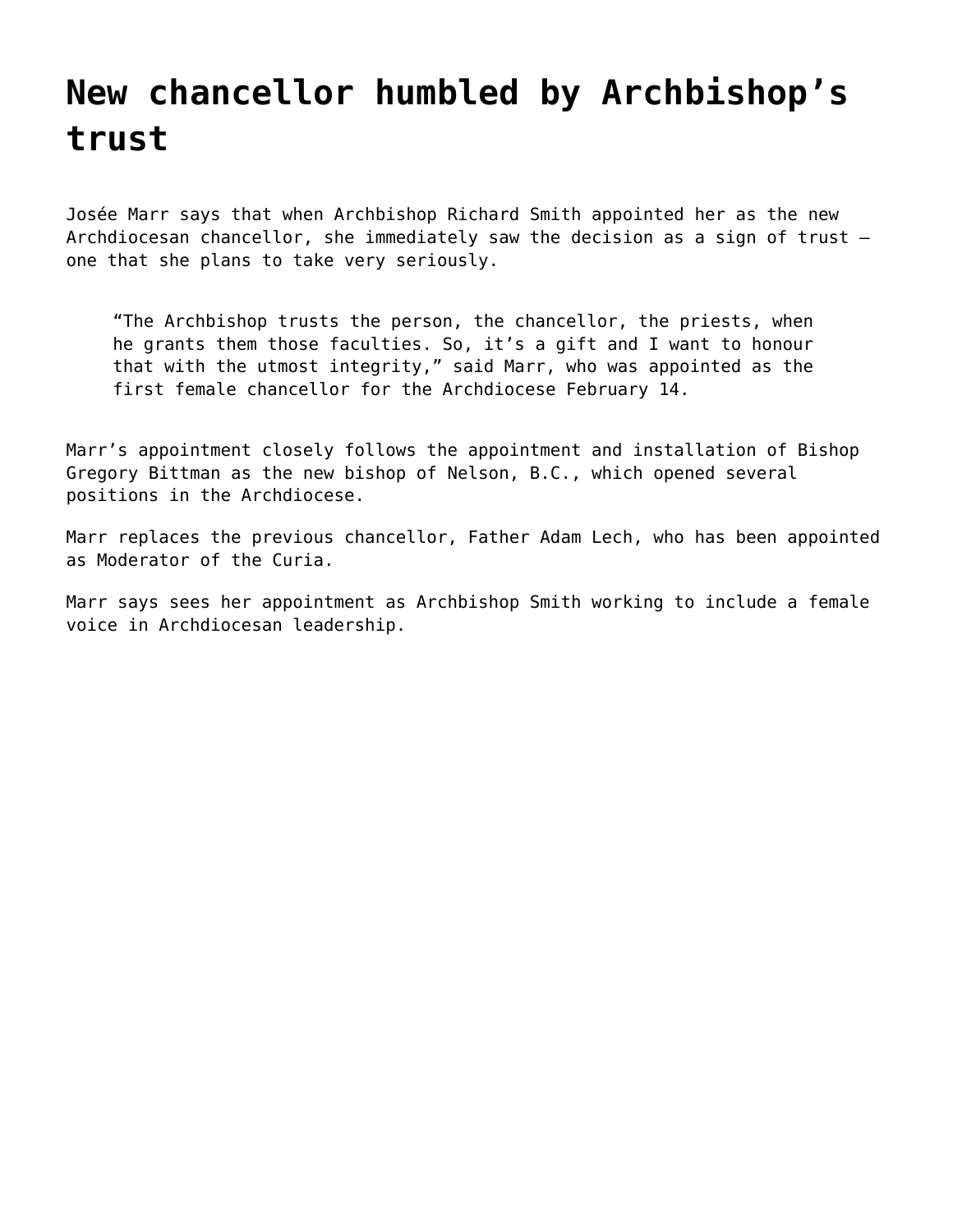

**Josée Marr sees her appointment as Archbishop Smith trying to include a female voice in Archdiocesan leadership.**Lincoln Ho, Grandin Media

"You see Pope Francis more and more mentioning having (a) woman's voice in the Church, so Archbishop Smith is showing his openness to following that direction with Pope Francis," said Marr.

For more than 28 years, Marr has served in several important roles for the Archdiocese, starting as an administrative assistant for Archbishop Joseph MacNeil, and ending in her becoming the vice-chancellor in 2012.

An avid runner, a former fly-fisher and an active member of her parish community, Marr says that most of her interests outside of work are both faithrelated and also athletic in nature.

"I did a pilgrimage to the Holy Land, a pilgrimage to Assisi (Italy) in the footsteps of St. Francis, so this is a combination of being physically active and integrating a faith component to these activities," she said.

Marr, originally from Victoriaville, Quebec, says her time in the Archdiocese has been a unique blessing in her life, allowing her to blend her personal life of faith with her professional life of service.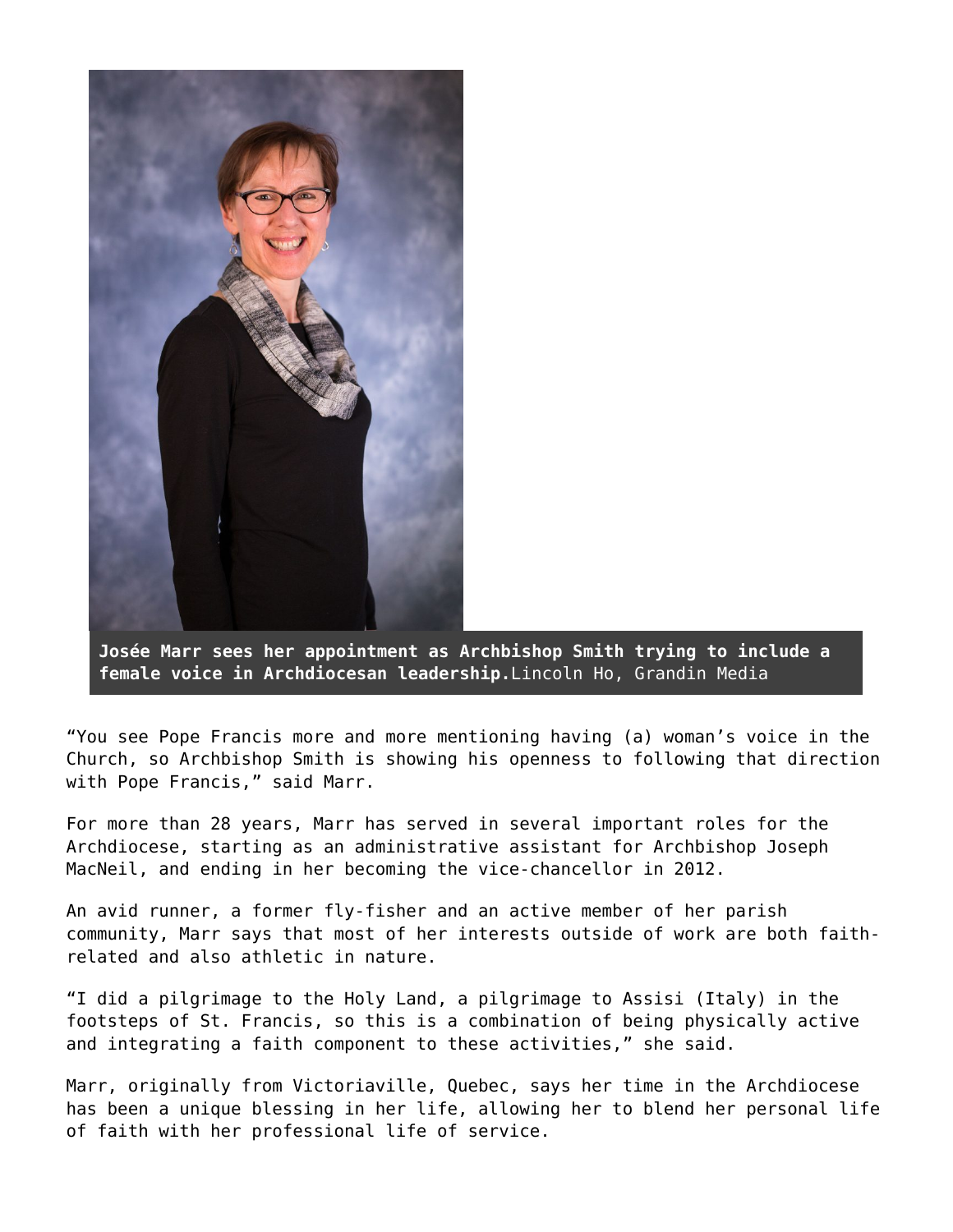"In the component of service, you have a sense of contribution, a sense of participation, and for me, my faith is integral to everything. It's a seamless way of living and being," says Marr.

As chancellor, Marr's responsibilities — including everything from developing and reviewing policies, to maintaining the Archdiocese's extensive system of church records, such as baptismal certificates — play an indispensable role in keeping the Archdiocese running smoothly.

When it comes to current projects, Marr says she's working on further updating the efficiency of the record-keeping system within the Archdiocese, which has been the model for other similar systems across Canada.

Marr also explains that while her responsibilities haven't dramatically changed since she moved from her position as vice-chancellor to chancellor, she's now directly responsible for the chancery office.

Explaining the value in rules and policies to laypeople — such as with marriage or baptism — is often a challenge, says Marr, especially since some people don't see the spiritual value in 'church rules'.

"People look at the church as (only) a set of rules," said Marr, and adds that people should instead see the rules as guideposts, which she says point toward what is good for them.

"There's always a reason, that often pertains to the belonging of the faith community or that brings people to have a greater intent and integrity in the faith that they live," she said.

She adds that while explaining Archdiocesan rules and policies can be a challenge, she has found success over her nearly three decades of experience in helping people see the value of church policies.

"The most satisfying — and I have lots of (these moments) in my 28 years here that have borne fruit  $-$  is (when) people say 'Oh, now I understand!' or 'Oh, this is really clear for me, thank you!'"

"When you get those kinds of responses, then you know that you've met the challenge, so that's very gratifying," said Marr.

For Marr, having the opportunity to work with Catholic leaders like Archbishop Joseph MacNeil, Archbishop Thomas Cardinal Collins, Archbishop Smith and Bishop Bittman was a profound learning experience.

"I've been really blessed to work with outstanding leaders, and I say that my school was a school of discipleship with these kinds of leaders," she says. "Peter and John could say that they were at the school of the discipleship of